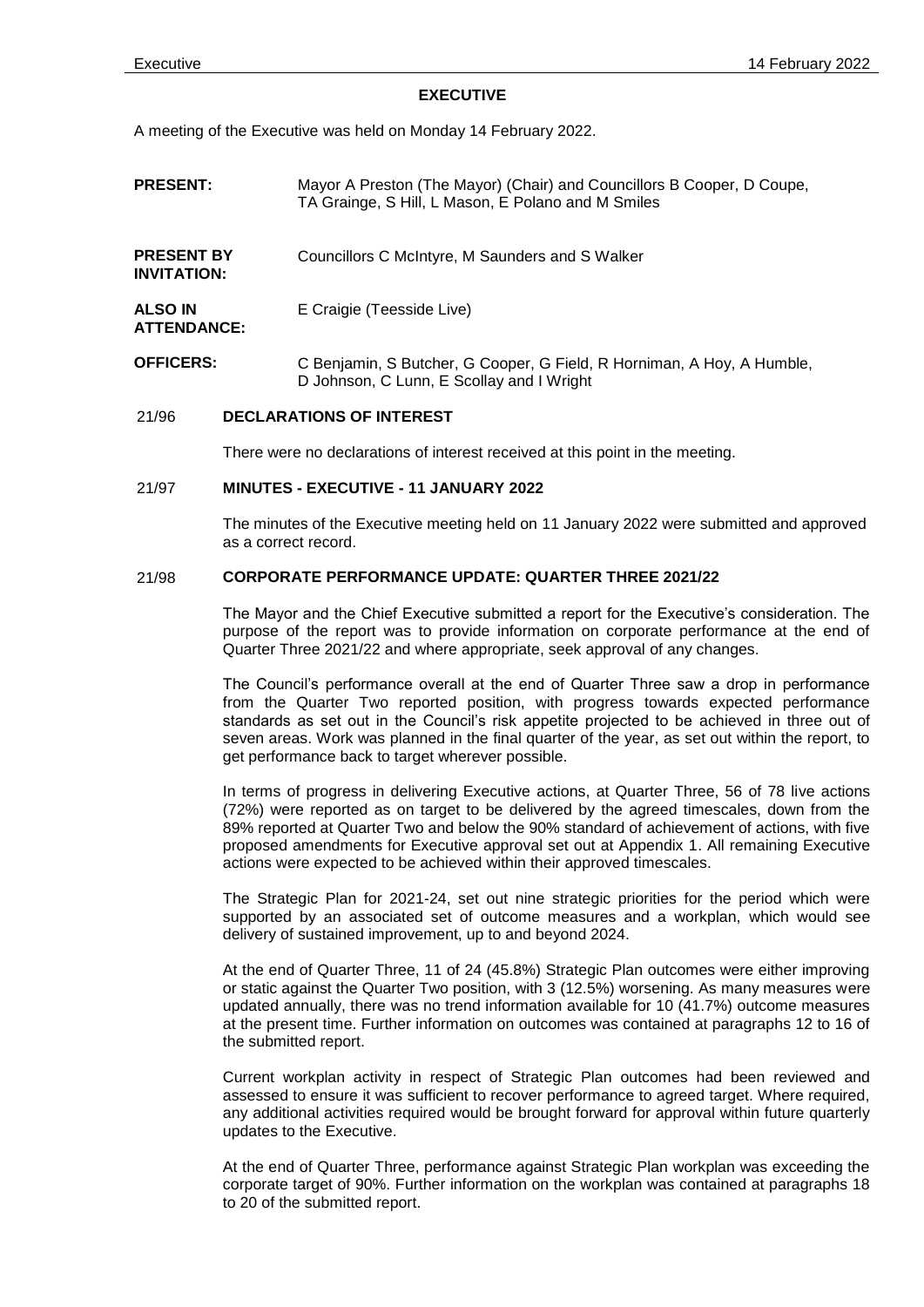Issues raised within the submitted report which impact on the risk profile of the Council were reflected within the Council's Strategic Risk Register (SRR), which was reviewed in the quarter in line with the Council's policy - as set out at Appendix 3. The total number of risks on the SRR reduced to 28 from 30 at Quarter Three, comprising 18 high and 10 medium risks. Further information on the Strategic Risk Register was contained at paragraphs 23 to 25 of the submitted report.

Directorates were accountable for a number of directorate-specific actions each year to ensure ongoing compliance with legal duties and best practice and that business change was well managed. Directorate Priorities for 2021/22 were set out at Appendix 4.

At the end of Quarter Three, 96% of Directorate Priorities were rated either Green or Amber (i.e. some milestone slippage but still expected to be delivered in-year), above the expected standard of 90%. Performance in delivering mitigating actions associated with high or medium risks on Directorate Risk Registers was 86% and 71% respectively, below the performance standard of 90%. Further information on Directorate Priorities was included at paragraph 28 of the submitted report.

In terms of the progress made with delivering programmes and projects and other corporate performance matters, further information was contained at paragraphs 29 to 31 of the submitted report.

Reference was made to paragraph 14 of the submitted report, which provided data on street warden activity. It was highlighted that the data had been collected/recorded in 2020/21 and not in 2021/22 as the report stipulated.

## **ORDERED**

- **1. That the proposed amendment to Executive actions, outlined at Appendix 1, be approved.**
- **2. That the progress in implementing the Strategic Plan 2021-24 at Quarter Three 2021/22 (Appendix 2) be noted and the revised deadline for the action at paragraph 20 be approved.**
- **3. That in light of the position outlined in the report, the Council's updated Strategic Risk Register (Appendix 3) be noted.**
- **4. That the progress in implementing 2021/22 Directorate priorities, set out at Appendix 4 be noted.**

#### **REASON**

**To enable the effective management of performance and risk in line with the Council's Local Code of Corporate Governance.**

## 21/99 **REVENUE AND CAPITAL BUDGET - PROJECTED OUTTURN POSITION AS AT QUARTER THREE 2021/22**

The Executive Member for Environment and Finance & Governance and the Director of Finance submitted a report for the Executive's consideration. The purpose of the report was to provide information on the Council's financial position at Quarter Three 2021/22, including the projected effect of Covid-19 on the Council's finances.

As reported in previous reports, the Covid-19 pandemic was continuing to have a significant impact on the Council's financial position. That had made the management of the Council's finances more difficult due to the constantly evolving situation and also the level of uncertainty regarding the financial effects of Covid-19 in 2021/22 and future years. Covid-19 financial pressures were being monitored separately from the normal non-Covid-19 financial position, and those were reported separately in paragraphs 66 to 95 of the submitted report.

The 2021/22 Revenue budget for the Council was £116,492,035. During Quarter One there was a number of transfers of services between directorates due to managerial changes, and the financial position was reported against the new directorate budgets. The Council's outturn position for 2021/22 for non-Covid-19 elements was projected to be an overspend of £3.225m (2.8%). The split by directorate was shown in the table at paragraph 7 of the submitted report,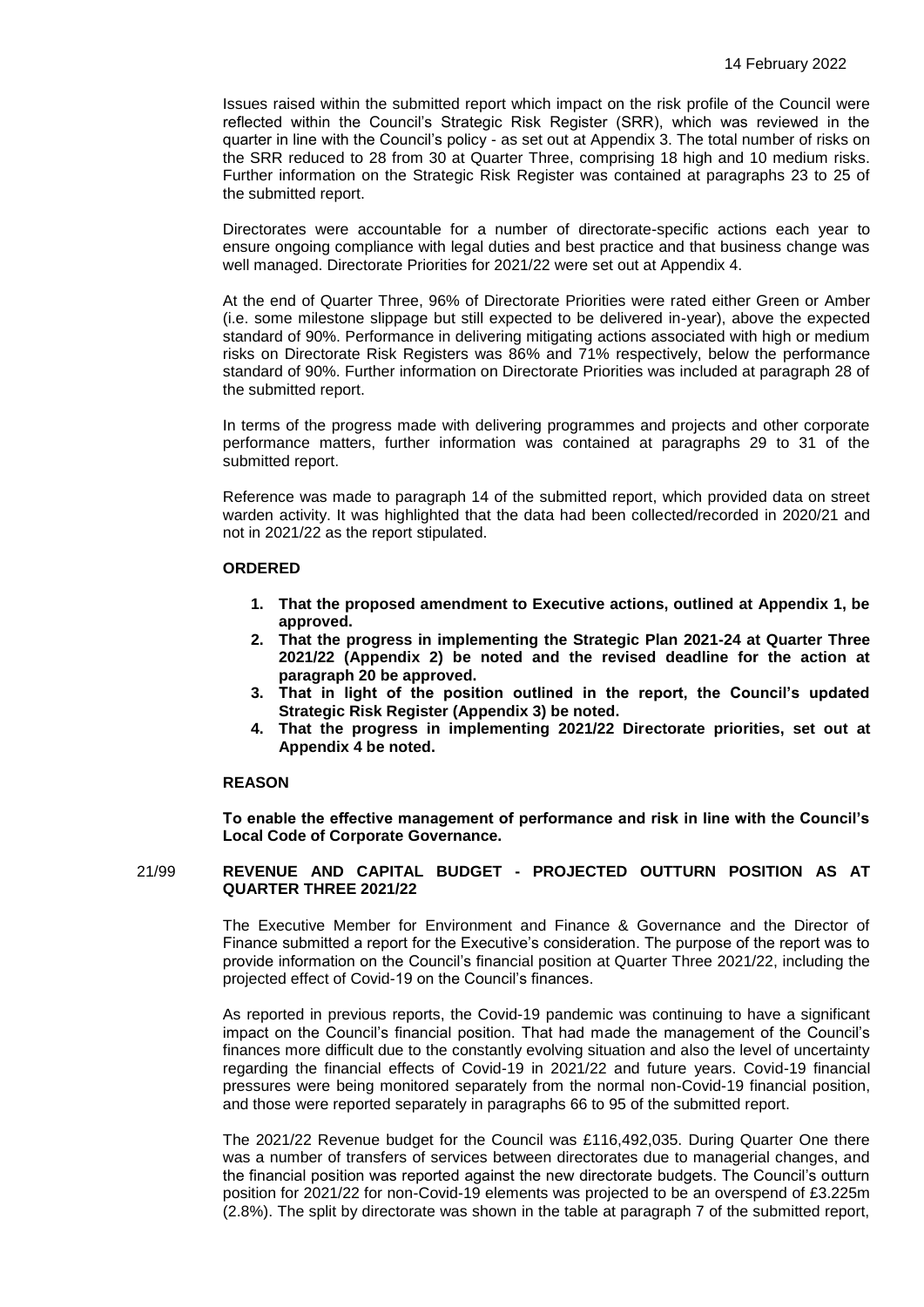with the Quarter Two position also included for information.

The overspend of £3.225m, when added to the estimated Covid-19 pressures of £1.821m, resulted in a total projected outturn pressure at year-end 2021/22 of £5.046m, an increase of £0.891m from the position reported at Quarter Two.

It was proposed that the total projected overspend in 2021/22 be covered by the full utilisation of the Social Care Demand Reserve of £0.5m and the Children's Services Demand Reserve of £0.732m, which were created at the end of 2020/21. It was proposed that the remaining £3.814m of the total projected outturn pressure be funded from the £4.512m Covid Recovery Reserve, which was created during 2020/21 to cover the potential costs arising from the Covid-19 recovery in 2021/22 and future years.

£1.9m of additional budget efficiency savings were approved by Council on 24 February 2021 as part of the 2021/22 budget setting. There was also approximately £1m of savings approved in previous years relating to 2021/22.

As reported previously at Quarters One and Two it had not been possible to achieve one of the budget savings due to Covid-19 and that was detailed in paragraph 82 of the submitted report. Further information on the progress against budget savings was contained at paragraphs 14 to 17.

In terms of directorate variances, at Quarter Three, 24 areas were projected to be spent +/- £150,000 of the agreed budget. Where appropriate, the on-going effects of variances would be considered as part of future updates of the Council's Medium Term Financial Plan. The detail of the variances contained in the table at paragraph 7 were set out in the submitted report:

- Regeneration and Culture (see paragraphs 19 and 20);
- Environment and Community Services (see paragraphs 21 to 29);
- Public Health (see paragraph 30);
- Adult Social Care (see paragraphs 31 to 33);
- Education and Partnerships (see paragraphs 34 to 38);
- Children's Care (see paragraphs 39 to 54);
- Legal and Governance Services (see paragraph 55);
- Finance (see paragraphs 56 to 60); and
- Central Budgets (see paragraphs 61 to 65).

Paragraphs 68 to 95 of the submitted report provided an update of the position as at Quarter Three 2021/22 detailing the current estimated costs of Covid-19 and the grant funding provided by the Government in 2021/22.

Information on the flexible use of capital receipts was contained at paragraphs 96 to 98 and information on revenue budget spending controls was included at paragraphs 99 to 104 of the submitted report.

As part of the Quarter Two report submitted to Executive on 9 November 2021, the Executive had approved a revised capital budget for 2021/22 of £64.814m. Following a further review and the inclusion of new additional schemes, increases to existing schemes, and the reductions to existing schemes (as detailed in paragraphs 107 to 109), it was currently predicted at Quarter Three that the Council would spend £59.035m at year-end.

The revised Investment Strategy to 2023/24 was included at Appendix 2 for approval. The capital receipts assumptions had been re-evaluated in light of Covid-19 and the Revised Investment Strategy took account of that.

The split by Directorate was shown in the table at paragraph 110 of the submitted report, which also showed the "real" projected outturn variance if all of the additional new schemes, increased schemes, reduced schemes, and transfers between directorates were excluded. Explanations for variances of +/- £150,000 across fifteen schemes were set out in paragraphs 111 to 125. Those variances required movement within the Council's four-year Investment Strategy, but did not affect the overall investment or cost of borrowing.

The table at paragraph 129 provided a summary comparison of the budget against the actual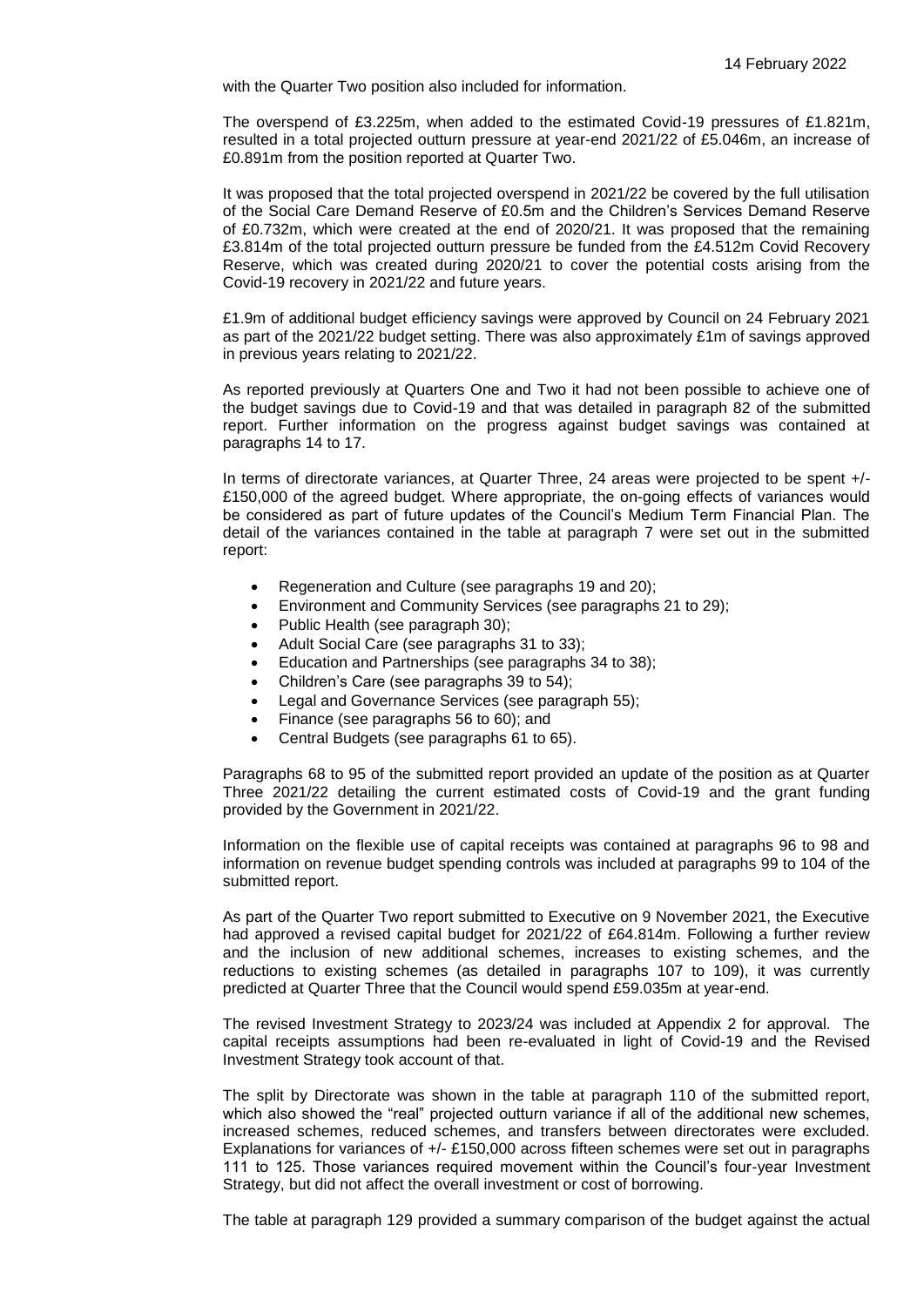position as at Quarter Three 2021/22 on each of the prudential indicators adopted by the Council.

The table at paragraph 133 set out a summary of the balance of reserves and provisions at the start of 2021/22 and the projection as at year-end and further detail was provided in Appendix 3.

#### **ORDERED**

- **1. That the 2021/22 revenue budget Quarter Three total projected outturn of £5.046m, representing a £3.225m (2.8%) overspend on non-Covid-19 elements and the estimated financial effect of Covid-19 in 2021/22 of £1.821m, and the proposed actions to address that be noted.**
- **2. That the proposed use of the following Reserves to fund the total projected overspend of £5.046m in 2021/22: - Social Care Demand Reserve (£0.5m) - Children's Services Demand Reserve (£0.732m) - Covid Recovery Reserve (£3.814m) be noted.**
- **3. That the implementation of the Flexible Use of Capital Receipts Strategy (approved by Council on 20 October 2021) and the projected amount of £4.9m arising from the implementation of the Strategy, being transferred to a Reserve at year-end, be noted.**
- **4. That the proposed revenue budget virements over £150,000 (Appendix 1) be approved.**
- **5. That the 2021/22 capital budget Quarter Three predicted outturn of £59.035m against a budget of £64.814m be noted, and the proposed revised Investment Strategy to 2023/24 at Appendix 2 be approved.**

## **REASON**

**To enable the effective management of finances, in line with the Council's Local Code of Corporate Governance, the Scheme of Delegation and agreed corporate financial regulations.**

## 21/100 **REVENUE BUDGET, COUNCIL TAX, MEDIUM TERM FINANCIAL PLAN AND CAPITAL STRATEGY 2022/23**

The Mayor and the Director of Finance submitted a report for the Executive's consideration. The purpose of the report was to present the recommended Revenue Budget of £118,328,934, Council Tax increase of 2.99% (see paragraphs 71 to 91 of the submitted report) and Capital Strategy Report for 2022/23 (see paragraphs 151 to 162).

Following on from the previous report presented to Council on 24 November 2021, the submitted report also provided a refreshed Medium Term Financial Plan (MTFP) for the period 2022/23 to 2024/25 to reflect the 2022/23 Local Government Finance Settlement (see paragraphs 17 to 29).

The Medium Term Financial Plan update in the report was integrated with the £207.3 million Investment Strategy for Middlesbrough for the period from 2021/22 to 2024/25, supported by £102.4 million of the Council's own resources. The updated Investment Strategy was shown in Appendix 4.

The budget continued to support the Mayor's commitment to invest in Middlesbrough and transform service delivery for residents. It was intended that through the strategy the Council could achieve the challenging financial targets faced in the Medium Term Financial Plan period whilst ensuring that there was a minimum impact on the level of service delivered to the public.

In preparing the 2022/23 revenue budget and Medium Term Financial Plan, the principles set out at paragraph 30 of the submitted report, which were consistent with budget strategies in previous years and statements made by Executive, had been adopted.

In terms of the revenue budget, budget assumptions had been applied in respect of:

pay awards (see paragraph 32 of the submitted report);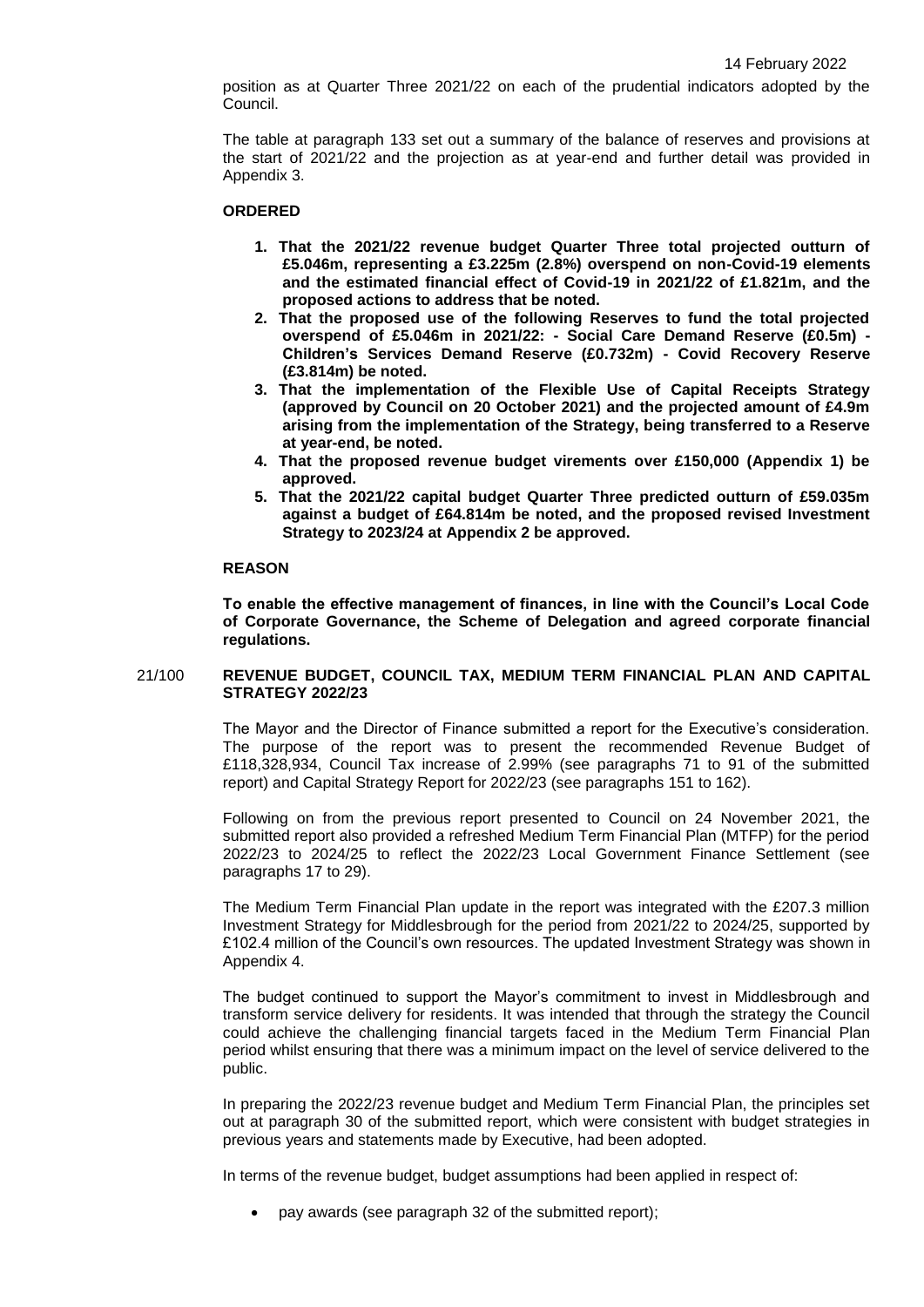- additional employers National Insurance contributions (see paragraph 33);
- the Living Wage (see paragraph 34), inflation (see paragraphs 35 to 37);
- additional inflation contingencies (see paragraphs 38 to 40);
- spending pressures in Children's Social Care (see paragraphs 41 and 42);
- Covid-19 ongoing pressures (see paragraphs 43 to 48);
- other spending pressures (see paragraphs 49 to 51);
- additional income (see paragraph 52); and
- additional investment (see paragraphs 53 to 57).

The report contained information on the determination of Council Tax (see paragraphs 71 to 91 of the submitted report). A number of factors had been considered in respect of the level of Council Tax increase including the current level of Council Tax, minimising the effect of Council Tax increases to residents, the current levels of inflation, pressures from caring for vulnerable people, the level of any budget reductions required, and the medium to long term implications of the Local Government Finance Settlement 2022/23.

In terms of the Medium Term Financial Plan to 2025, the following assumptions had been applied in refreshing the Council's plan:

- national context (see paragraphs 100 to 103 of the submitted report);
- government funding changes (see paragraphs 104 to 109);
- local funding increases (see paragraphs 110 to 116);
- pay awards (see paragraph 117);
- inflation (see paragraphs 118 to 121);
- living wage (see paragraphs 122 to 124);
- spending pressures in Children's Social Care (see paragraphs 125 to 131);
- Adult Social Care (see paragraphs 132 and 133);
- Covid-19 ongoing pressures (see paragraph 134);
- other spending pressures (see paragraph 135);
- additional income (see paragraphs 136 and 137);
- additional investment (see paragraphs 138 to 141);
- use of reserves and balances (see paragraphs 142 and 143);
- contingency (see paragraph 144); and
- the Investment Strategy (see paragraphs 145 to 150).

Appendix 5 of the submitted report set out the proposed capital strategy report (covering the necessary prudential indicators, together with the investment strategy and minimum revenue provision policy) for endorsement. The submitted report explained the context of the Council's financial plans against the required prudential indicators to assist in drawing conclusions around affordability, sustainability and prudence. Further information was contained at paragraphs 151 to 162 of the submitted report.

# **ORDERED**

- **1. That the proposed budget strategy for 2022/23, as set out in paragraphs 30 to 70, be endorsed.**
- **2. Having taken into account the matters set out in Section 32 of the Local Government Finance Act 1992 and the items set out within the report, that the budget requirement for 2022/23 to be set at £118,328,934 (as detailed in Appendix 1) be endorsed.**
- **3. That the actual amount of Council Tax (Band D) for areas without parish precepts (excluding Fire and Police), to be set at £1,809.67, be endorsed. That represented a total increase of 2.99%. That comprised a 0% increase in general Council Tax, and an additional precept of 2.99% for Adult Social Care (which included 1% relating to 2022/23 and 1.99% of unused remaining allowable allocation from 2021/22), which had been continued by the Government to contribute towards the shortfall of funding for Adult Social Care.**
- **4. That the actual amount of Council Tax (Band D) for areas with parish precepts (excluding Fire and Police) to be set at:- Nunthorpe Parish £1,819.10 Stainton and Thornton Parish £1,818.98 167 be endorsed. That the amounts of Council Tax for each category of dwelling, set in accordance with table 4 of Appendix 3 within the report, be endorsed.**
- **5. That the refreshed Medium Term Financial Plan position for 2022-25, set out in**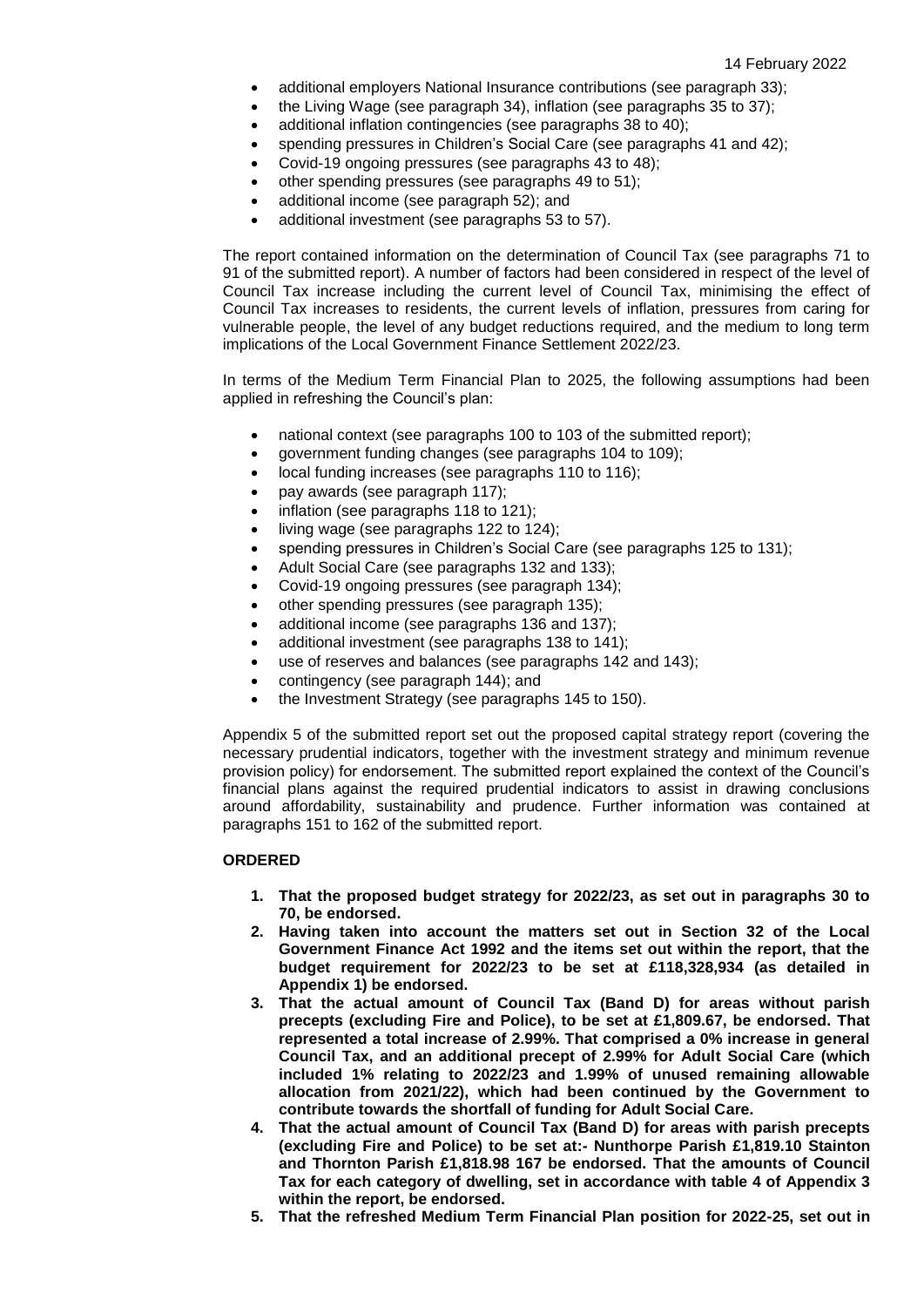**the report in paragraphs 90 to 142, be noted.** 

- **6. That the updated Investment Strategy for the period to 2024/25 as outlined in paragraphs 145 to 150 (detailed in Appendix 4) be endorsed.**
- **7. That the Capital Strategy Report (Prudential indicators, Investment Strategy and Minimum Revenue Provision) 2022/23 as outlined in paragraphs 151 to 162 (detailed in Appendix 5), and the Authorised Limit for external borrowing of £356 million for the Council for 2022/23 as set out in paragraph 161, be endorsed.**

### **REASON**

**To enable the Council to meet its statutory responsibility to set a balanced revenue budget for the financial year 2022/23 and to ensure that a proper framework was in place for the medium term financial management of the Council.**

### 21/101 **VIRTUAL SCHOOL PEER REVIEW**

The Deputy Mayor and Executive Member for Children's Services and the Director of Education and Partnerships submitted a report for the Executive's consideration. The purpose of the report was to provide information on the Virtual School peer review, which had been undertaken by the National Association of Virtual School Heads (NAVSH). Attached at Appendices 1 and 2 were the accompanying action plan and full report, which detailed NAVSH's findings.

A system of peer review had been developed by the NAVSH to help Virtual Schools improve and develop. The Council was keen to regularly access such support to independently assess its position in relation to services provided to support children. The peer review of Middlesbrough's Virtual School took place on 21 and 22 September 2021.

NAVSH had assessed the Council against four core themes, which were detailed a paragraph 5 of the submitted report.

In line with the Council's commitment to transparent and honest engagement, the findings of the review would be published if approval and endorsement were received from the Executive.

## **OPTIONS**

**The Council could have chosen not to endorse the action plan. That option was not recommended because Children's Services was keen to build on the strengths of the Virtual School, and to encourage it to improve and develop alongside all aspects of the services the Council provided for children. Not endorsing the action plan may have slowed the speed of improvement or may have prevented the Virtual School from deriving maximum benefit from the peer review process. That in turn may have led to a less effective service being provided for looked after children.**

#### **ORDERED**

**That the outcomes of the Virtual School peer review be noted and the accompanying action plan be endorsed.**

#### **REASON**

**The peer review allowed Children's Services to utilise the NAVSH resource and provided an opportunity to gather views from a range of experienced Virtual School Heads from local authorities in other parts of the country. The resulting report allowed officers to reflect on the strengths of the current provision and helped identify areas for development. The areas for development could be considered within an improvement action plan, which planned to help guide Virtual School officers and provide a clear framework for monitoring their progress and holding them to account. That in turn would lead to an improved service and enhanced offer to schools and Middlesbrough's looked after children.**

21/102 **APPOINTMENT OF EXTERNAL AUDITORS 2023/24 TO 2027/28**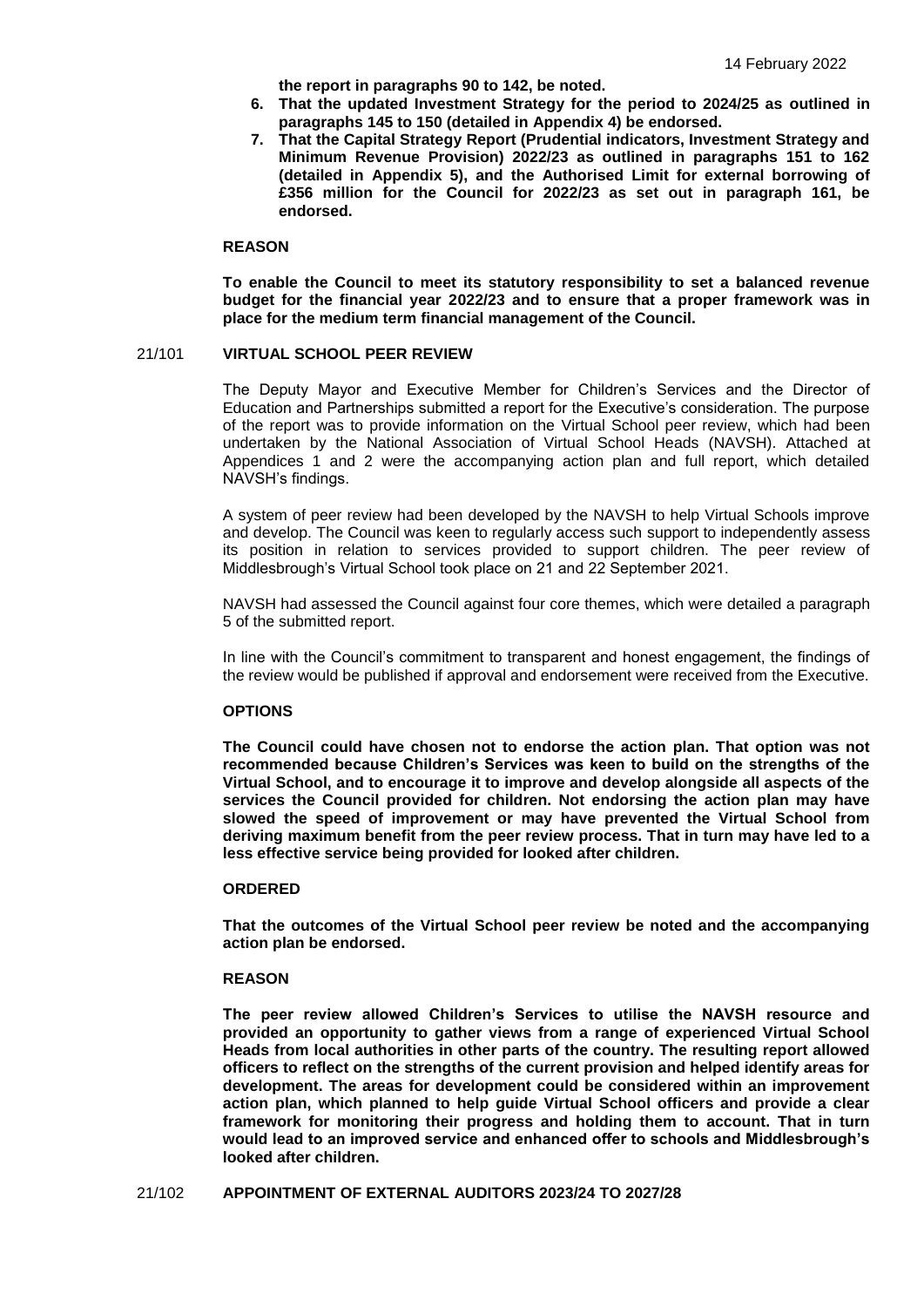The Executive Member for Environment and Finance & Governance and Director of Finance submitted a report for the Executive's consideration. The purpose of the report was to provide the options available for future auditor appointment arrangements.

The current auditor appointment arrangements (the 'National Scheme') covered the period up to and including the audit of the 2022/23 accounts. The Council had opted into the 'appointing person' national scheme established by Public Sector Audit Appointments (PSAA) for the period covering the accounts for 2018/19 to 2022/23.

PSAA was now undertaking a procurement for the next appointing period, covering audits of the accounts for the financial years, 2023/24 to 2027/28. During autumn and winter 2021, all local government bodies needed to make important decisions about their external audit arrangements from 2023/24.

The Council had three options under the Audit & Accountability Act 2014. Those were:

- to appoint its own auditor, which required it to follow the procedures set out in the Act (see further information at paragraphs 6 to 9 of the submitted report);
- to work jointly with other authorities to procure an auditor to follow the procedures in the Act (see paragraphs 10 and 11); and
- to opt into the national auditor appointment scheme administered by a body designated by the Secretary of State as the 'appointing person'. The body currently designated for the role was Public Sector Audit Appointments Limited (PSAA) (see paragraphs 12 and 13).

PSAA was now inviting the Council to opt in for the second appointing period for the National Scheme, from 2023/24 to 2027/28, along with all other eligible authorities. Based on the level of opt-ins it would then enter into contracts with appropriately qualified audit firms and appoint a suitable firm to be the Council's auditor.

An assessment of the options available was contained at paragraphs 24 to 28 of the submitted report.

Regulation 19 of the Local Audit (Appointing Person) Regulations 2015 required that a decision to opt in to the national appointment scheme had to be made by a meeting of the Council. The Council then needed to respond formally to PSAA's invitation in the form specified by PSAA by the close of the opt-in period (11 March 2022).

The submitted report had been discussed previously at the meeting of the Corporate Affairs and Audit Committee on 8 December 2021, given their responsibility for the external audit function under the Constitution. There had been broad support from Members to participate in the PSAA national appointments scheme.

# **OPTIONS**

**The other potential decisions were outlined in the 'assessment of options' section within the report with pros and cons highlighted of all three options. The opt-in to the National Auditor Appointments scheme had a number of significant benefits.**

## **ORDERED**

**That the Council's participation in the National Appointments Scheme, for the procurement and selection of external auditors from 1st April 2023, be endorsed.**

#### **REASON**

**The scheme delivered by PSAA was the most effective and efficient way of delivering local audit services to the Council, and to the appropriate level of quality required by the National Audit Office and the Financial Reporting Council, for the next five years from 1 April 2023.**

## 21/103 **LOCAL COUNCIL TAX SUPPORT 2022/23**

The Executive Member for Environment and Finance & Governance and the Director of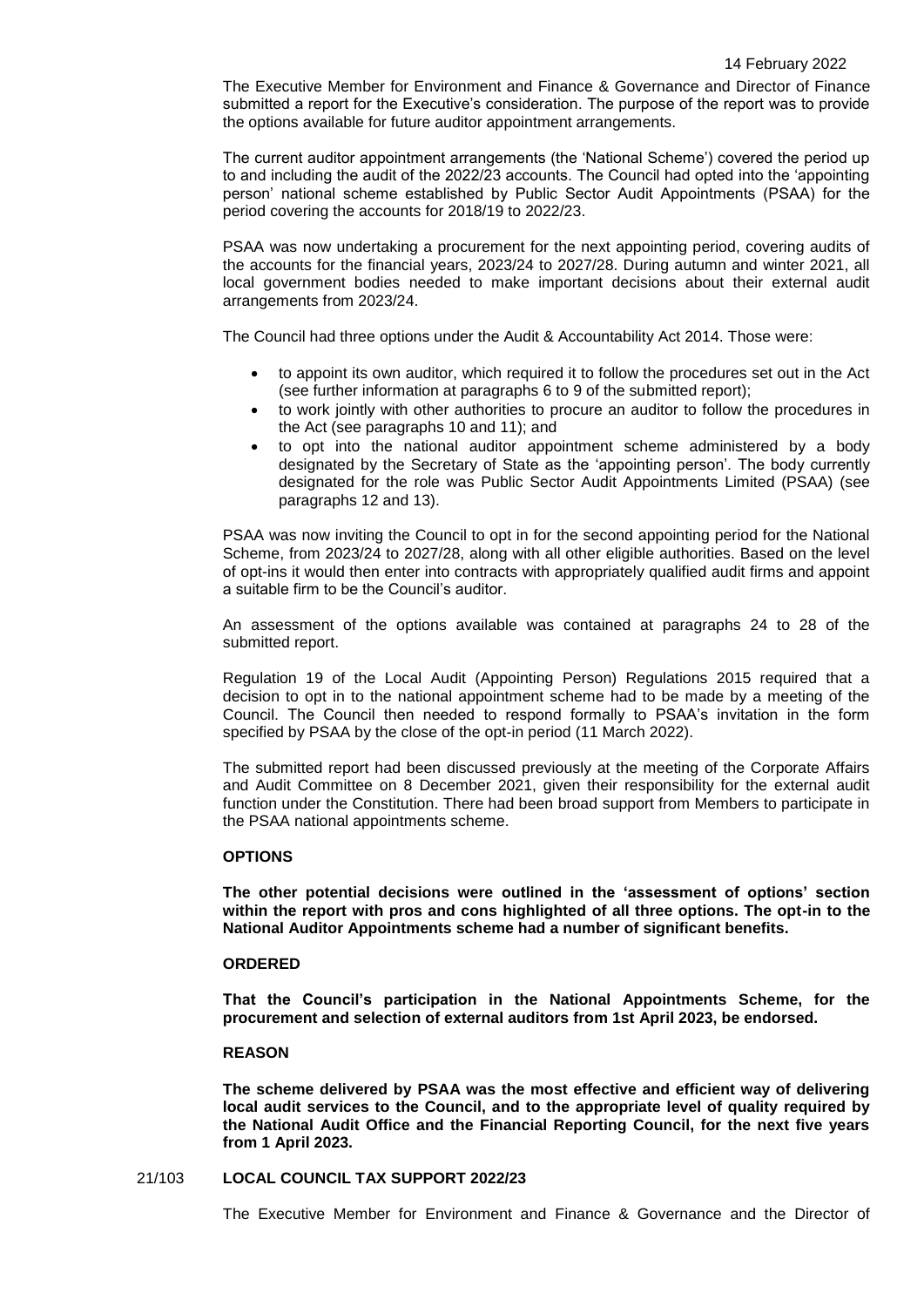Finance submitted a report for the Executive's consideration. The purpose of the report was to seek endorsement for the amendment of the Council's Council Tax Support (CTS) scheme for 2022/2023.

Notwithstanding the introduction of Universal Credit (UC), the existing scheme was based on a 'pre-dated' means-tested benefit scheme:

- It was difficult for customers to understand and was based on a complex calculation of entitlement;
- The administration for staff was very convoluted, with staff having to request significant amounts of information from claimants;
- Staff had to undergo extensive training to be proficient in processing claims;
- The timescales for processing applications was lengthy, mainly due to the complexity and evidence required to support the applications; and
- The administration of the scheme was costly when compared to other discounts for Council Tax.

There was a need to simplify the scheme, not only to mitigate the effects of UC, which had been fast tracked as a consequence of Covid-19, but to make it easier for customers to make a claim, reduce the likelihood of fraud and to reduce the costs of administration.

The proposed approach for the 2022/23 Council Tax Support Scheme was detailed at paragraphs 16 to 19 of the submitted report. Details of how the proposed scheme planned to address the problems of the current scheme were outlined at paragraph 20.

Information on the consultation process and the feedback received was included at paragraphs 24 to 26 of the submitted report. A summary of the results from the 45 completed questionnaires was included at Appendix D.

## **OPTIONS**

**The alternative to introducing a proposed alternative scheme for CTS from 2022/23 was to leave the existing scheme in place. That would have been a short-term option; leading to increasing costs of administration; and in the longer term, would have significantly affected the collection of Council Tax and the effectiveness of the scheme to support households within the Council's area.**

**Modelling (see below) had also been done on an alternative 'income grid' scheme with 85% maximum support and 100% maximum support.**

- **100% support scheme was not recommended as that would have been a cost to the Council in excess of £1,000,000 and on that basis would have been unaffordable.**
- **85% support scheme was equally not recommended. Whilst the overall cost of the scheme would have been cheaper, it would have had a detrimental impact on the cost of collection, and in addition placed a further financial burden on some of the lower income residents of the town.**
- **Retain the existing means tested scheme with 85% support was not recommended. Although the current scheme would have been cost neutral, it was complicated and difficult for claimants to navigate their way through, and that was resulting in a reduction in take up. It was also impacting on the timeliness of billing and collecting Council Tax amounts, and was also more resource intensive to administer (see paragraph 11 of the submitted report).**

**The principles of the 85% and 100% scheme were exactly as described at paragraph 19 of the submitted report, however, given weight to the options appraisal/rationale (see Appendix B of the submitted report) those were not recommended.**

# **ORDERED**

**That a revised Council Tax Support (CTS) scheme for 2022/23 be endorsed and the report be considered at Full Council on 23 February 2022.**

#### **REASON**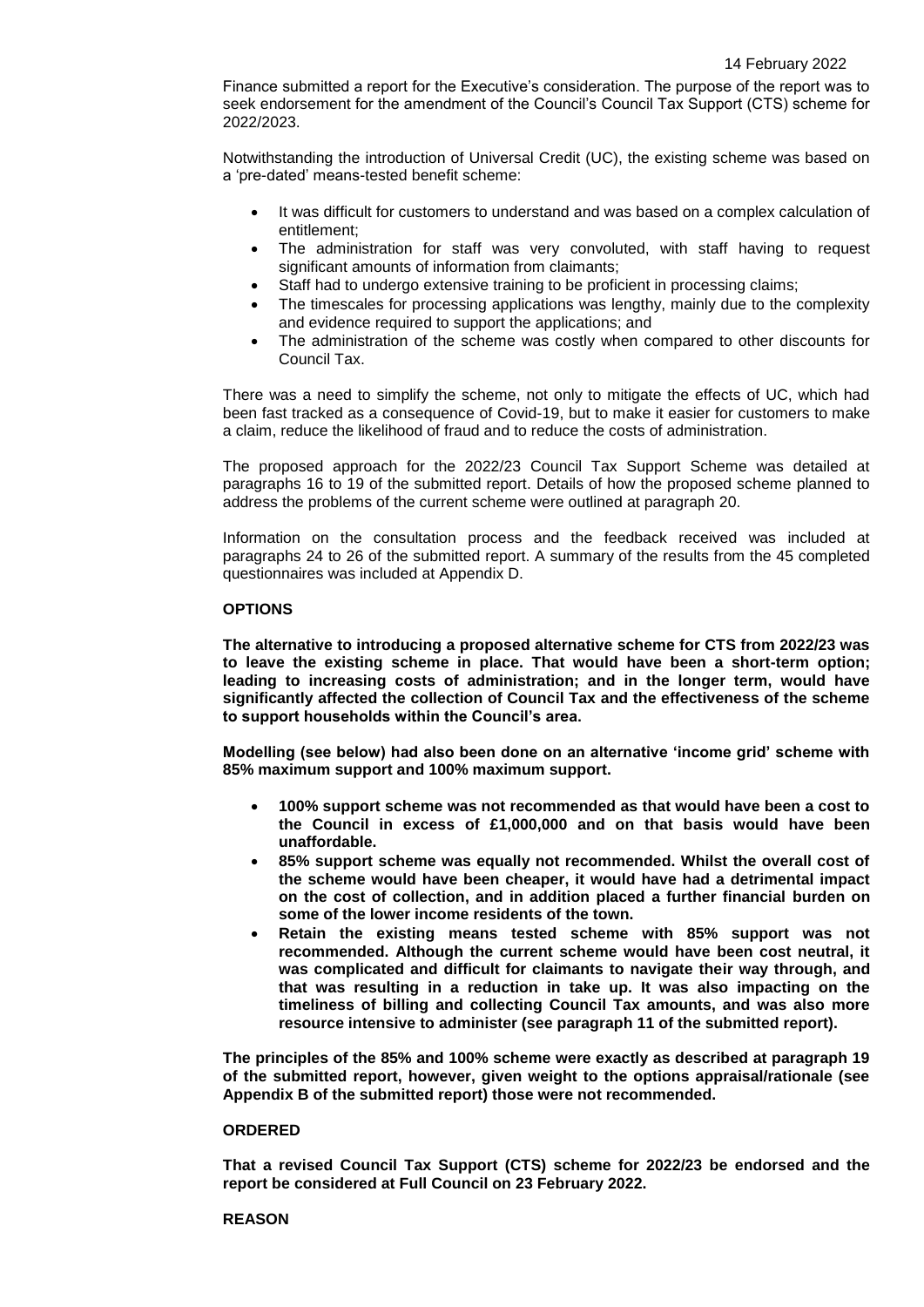**The proposed changes, would simplify a complicated scheme, further assist low income households and support the collection of council tax, whilst also fulfilling the obligations on local authorities to support the roll out of Universal Credit.** 

**Changes to the existing scheme had been subject to full consultation which ran from 14 October 2021 to 7 December 2021, a period of over 7 weeks. Responses informed the scheme, were broadly accepted, and resulted in minor changes to the proposed capital limit and income bands for couples with 2 or more children (see paragraph 19 of the submitted report). The questions which were asked during the consultation could be found at Appendix C of the submitted report, and a summary of the responses could be found at Appendix D**

### 21/104 **TACKLING CRIME AND ANTISOCIAL BEHAVIOUR - CCTV**

The Executive Member for Neighbourhood Safety and the Director of Environment and Community Services submitted a report for the Executive's consideration. The purpose of the report was to request capital funding to develop CCTV in alleys and hot spot areas throughout Middlesbrough to reduce crime, antisocial behaviour (ASB) and environmental crime.

On 23 February 2021, the Executive had approved £50,000 to increase CCTV across the town. The Executive also approved a further £350,000, following receipt of a report outlining the benefits of the initial £50,000.

The benefits of the initial £50,000 were set out in the submitted report.

11 cameras had been installed, utilising the £50,000, in the following areas:

- Netherfields Crescent;
- Chesterwood;
- Harford Street Alley;
- Addington Drive;
- Portman Street;
- Thorntree Park;
- Rear of Pallister Avenue/ Longlands Road;
- Saltersgill Avenue;
- Northern Road;
- Bramwith Avenue; and
- Centre Square.

Crime and ASB in those locations was 139 prior to the CCTV being installed and was now 119.

In addition to the instillation of the 11 cameras, 42 cameras had been installed by utilising grant funding (Safer Streets Funding) in the Newport ward. Crime and ASB levels reduced by 19.7% after instillation of the cameras and perceptions of local residents had improved significantly over recent months.

A Locality Working survey conducted in H2 2020-21 and then again in H1 2021-22 had indicated that perceptions of feeling safe in their neighbourhood improved by 33.16% alongside people intending to remain in the ward over 3 years increasing by 38.84%.

Information relating to suspected criminal behaviour captured using the installed CCTV, had been passed to the police for further investigation on 419 occasions. 192 of those occasions had resulted in further action and the police had used that evidence to bring offenders to justice.

A large number of fly tipping incidents had been captured with the assistance of CCTV, which resulted in enforcement action being taken.

Residents and local businesses had said that they felt safer having CCTV in their neighbourhood.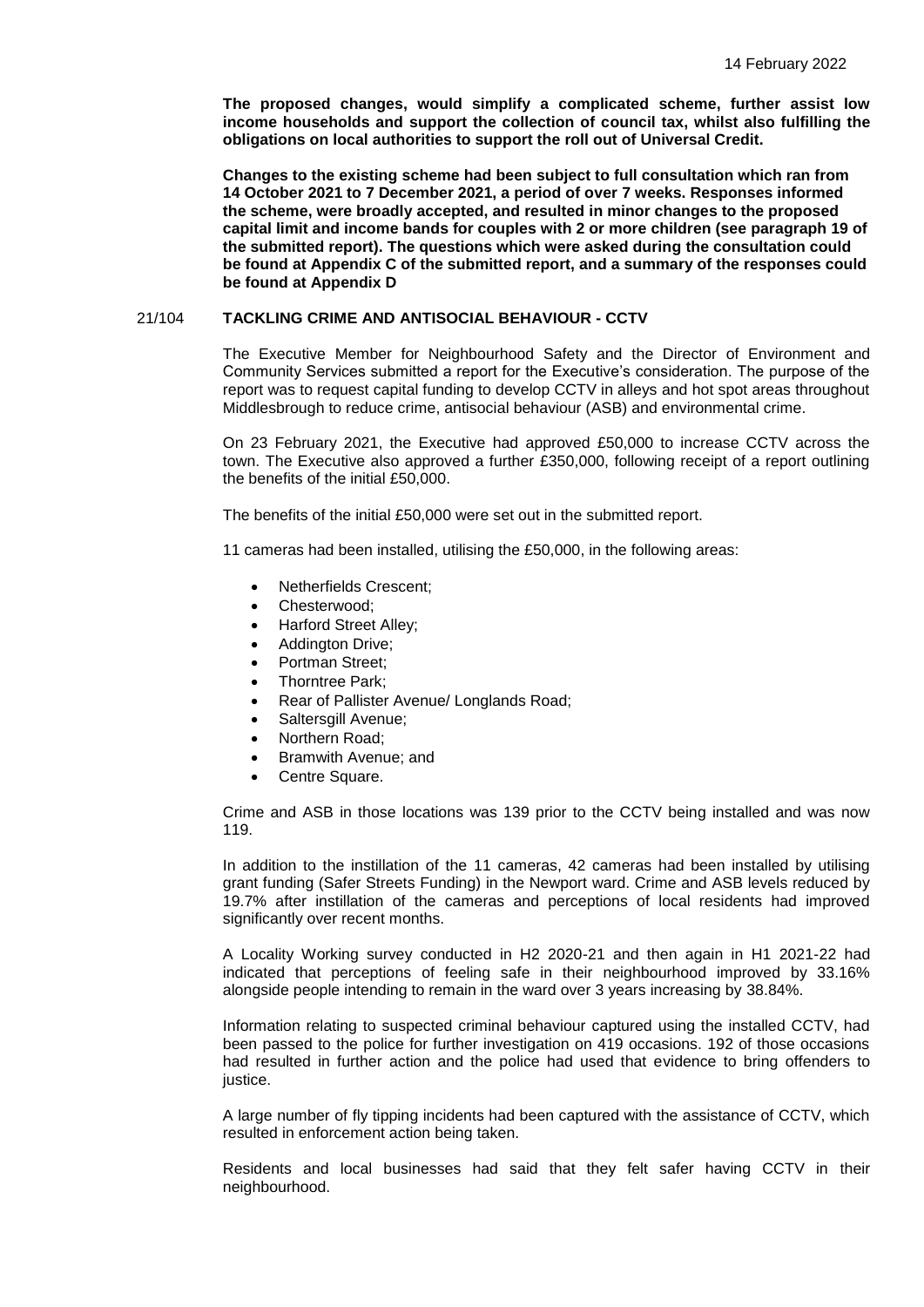A Member made a query in respect of the process that Ward Councillors needed to follow in order to apply for permanent CCTV cameras to be installed in specific areas. In response, the Director of Environment and Community Services explained that the request could be sent directly to him. Members heard that cameras were assigned to areas based on data (e.g. crime maps and those with high incidences of ASB).

#### **OPTIONS**

**Continuing with the current approach would not have achieved the best possible results.**

## **ORDERED**

**That the remaining capital funding of £350,000 be released for CCTV provision in Middlesbrough.** 

#### **REASON**

**To enable the team to meet strategic and mayoral priorities to tackle crime and ASB head on.**

**CCTV would enable the team to gather intelligence on the worst affected areas, increasing the opportunity of a successful prosecution of perpetrators.**

### 21/105 **FINAL REPORT OF THE CULTURE AND COMMUNITIES SCRUTINY PANEL - CULTURAL EVENTS IN MIDDLESBROUGH: THEIR IMPACT AND FUTURE - SERVICE RESPONSE**

The Culture and Communities Scrutiny Panel had undertaken a review of Cultural Events in Middlesbrough: Their Impact and Future. A copy of the full report was attached.

The scrutiny panel made five recommendations upon which a response was sought from the relevant service area. The Executive Member for Culture and Communities and the Director of Regeneration and Culture submitted a service response to the recommendations of the Culture and Communities Scrutiny Panel. A copy of the Action Plan was attached.

The Chair of the Culture and Communities Scrutiny Panel presented the final report to the Executive. The Executive Member for Culture and Communities presented the service response.

#### **ORDERED**

- **1. That the content of the Culture and Communities Scrutiny Panel's final report on Cultural Events in Middlesbrough: Their Impact and Future be noted.**
- **2. That the Action Plan, developed in response to the scrutiny panel's recommendations, be approved.**

# **REASON**

**It was a requirement that Executive formally considered the Scrutiny Panel's report and confirmed the Service Area's response to the Panel's accompanying plan.**

## 21/106 **FINAL REPORT OF THE ECONOMIC DEVELOPMENT, ENVIRONMENT AND INFRASTRUCTURE SCRUTINY PANEL - MIDDLESBROUGH REGENERATION POST COVID-19 - SERVICE RESPONSE**

The Economic Development, Environment and Infrastructure Scrutiny Panel had undertaken a review of Middlesbrough Regeneration Post Covid-19. A copy of the full report was attached.

The scrutiny panel made eight recommendations upon which a response was sought from the relevant service area. The Executive Member for Regeneration and the Director of Regeneration and Culture submitted a service response to the recommendations of the Economic Development, Environment and Infrastructure Scrutiny Panel. A copy of the Action Plan was attached.